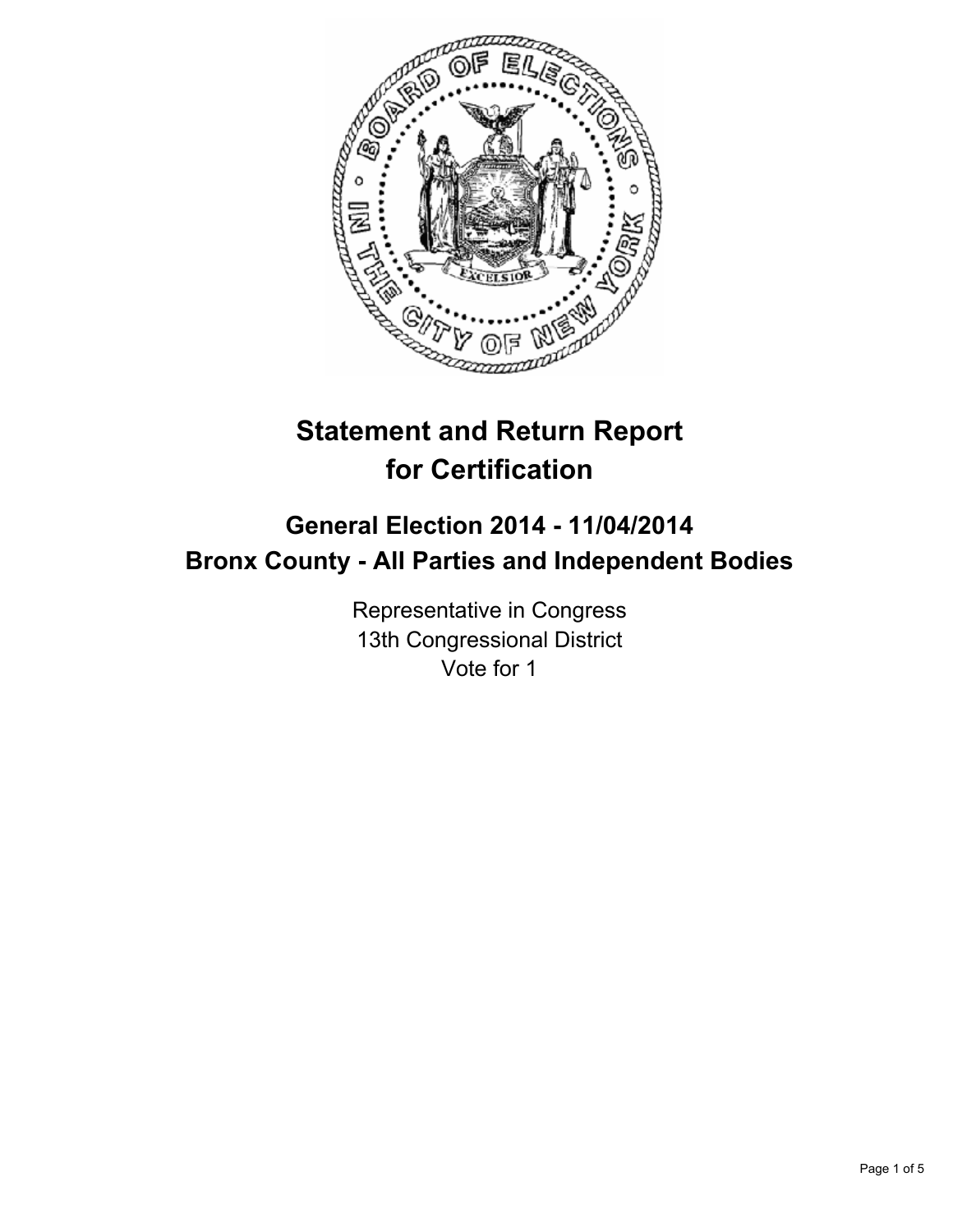

#### **Assembly District 77**

| <b>PUBLIC COUNTER</b>                                    | 1,393 |
|----------------------------------------------------------|-------|
| <b>EMERGENCY</b>                                         | 0     |
| <b>ABSENTEE/MILITARY</b>                                 | 23    |
| <b>FEDERAL</b>                                           | 2     |
| <b>SPECIAL PRESIDENTIAL</b>                              | 0     |
| <b>AFFIDAVIT</b>                                         | 33    |
| <b>Total Ballots</b>                                     | 1,451 |
| Less - Inapplicable Federal/Special Presidential Ballots | 0     |
| <b>Total Applicable Ballots</b>                          | 1,451 |
| CHARLES B. RANGEL (DEMOCRATIC)                           | 1,248 |
| CHARLES B. RANGEL (WORKING FAMILIES)                     | 39    |
| DANIEL VILA RIVERA (GREEN)                               | 37    |
| UNATTRIBUTABLE WRITE-IN (WRITE-IN)                       | 1     |
| <b>Total Votes</b>                                       | 1,325 |
| Unrecorded                                               | 126   |

### **Assembly District 78**

| PUBLIC COUNTER                                           | 5,509    |
|----------------------------------------------------------|----------|
| <b>EMERGENCY</b>                                         | 0        |
| ABSENTEE/MILITARY                                        | 144      |
| <b>FEDERAL</b>                                           | 21       |
| <b>SPECIAL PRESIDENTIAL</b>                              | $\Omega$ |
| <b>AFFIDAVIT</b>                                         | 128      |
| <b>Total Ballots</b>                                     | 5,802    |
| Less - Inapplicable Federal/Special Presidential Ballots | $\Omega$ |
| <b>Total Applicable Ballots</b>                          | 5,802    |
| CHARLES B. RANGEL (DEMOCRATIC)                           | 4,417    |
| CHARLES B. RANGEL (WORKING FAMILIES)                     | 173      |
| DANIEL VILA RIVERA (GREEN)                               | 411      |
| ADRIANO ESPAILLAT (WRITE-IN)                             | 2        |
| ALFRED GASKINS (WRITE-IN)                                | 1        |
| BRUNO HARRISON (WRITE-IN)                                | 1        |
| MARGERT SCHRODER (WRITE-IN)                              | 1        |
| UNATTRIBUTABLE WRITE-IN (WRITE-IN)                       | 4        |
| WILFREDO CRUZ (WRITE-IN)                                 | 1        |
| <b>Total Votes</b>                                       | 5,011    |
| Unrecorded                                               | 791      |
|                                                          |          |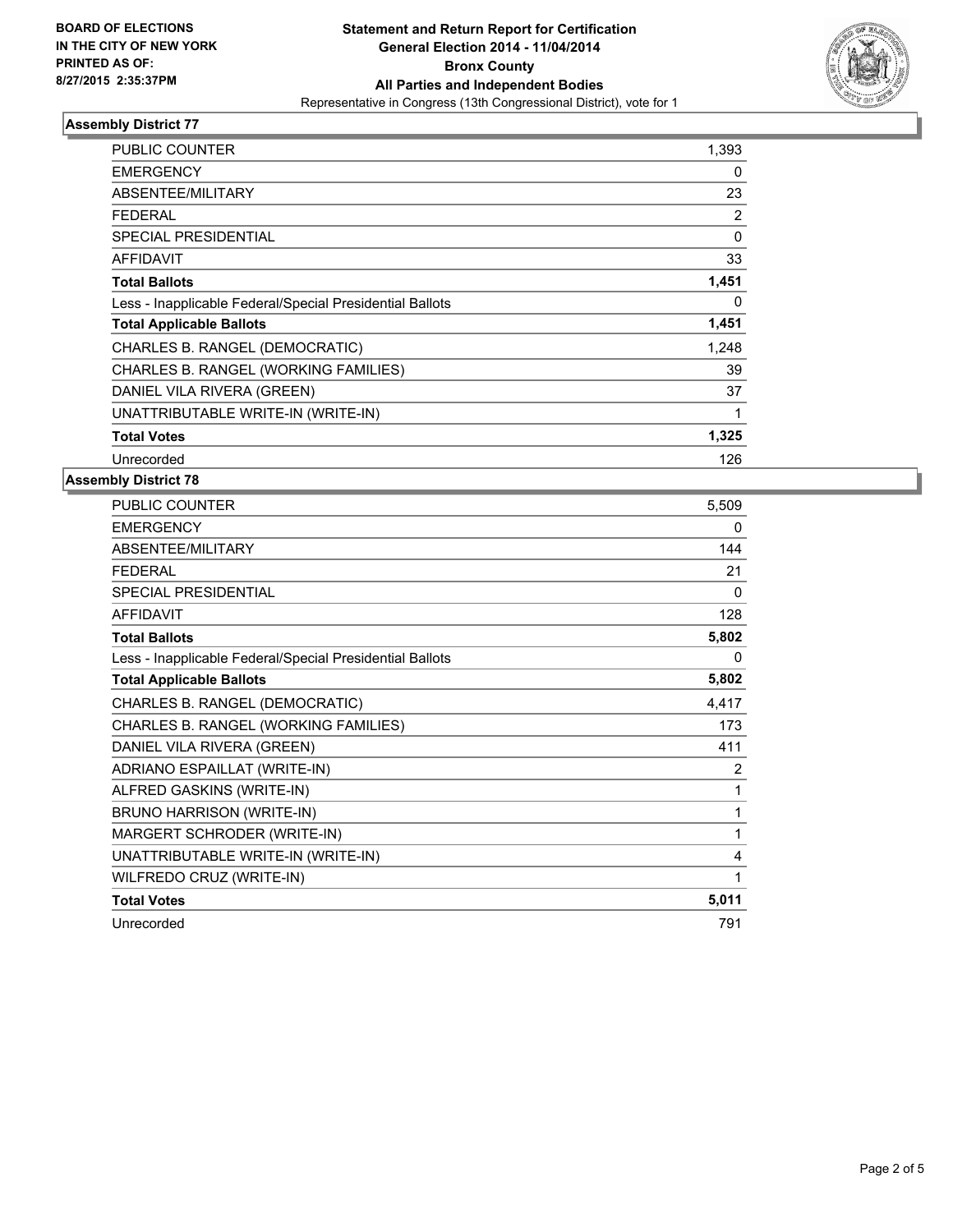

#### **Assembly District 80**

| PUBLIC COUNTER                                           | 2,542 |
|----------------------------------------------------------|-------|
| <b>EMERGENCY</b>                                         | 0     |
| <b>ABSENTEE/MILITARY</b>                                 | 39    |
| FEDERAL                                                  | 13    |
| <b>SPECIAL PRESIDENTIAL</b>                              | 0     |
| <b>AFFIDAVIT</b>                                         | 59    |
| <b>Total Ballots</b>                                     | 2,653 |
| Less - Inapplicable Federal/Special Presidential Ballots | 0     |
| <b>Total Applicable Ballots</b>                          | 2,653 |
| CHARLES B. RANGEL (DEMOCRATIC)                           | 2,010 |
| CHARLES B. RANGEL (WORKING FAMILIES)                     | 83    |
| DANIEL VILA RIVERA (GREEN)                               | 222   |
| MARIA FERNANDEZ (WRITE-IN)                               | 2     |
| <b>Total Votes</b>                                       | 2,317 |
| Unrecorded                                               | 336   |

#### **Assembly District 81**

| PUBLIC COUNTER                                           | 5,366 |
|----------------------------------------------------------|-------|
| <b>EMERGENCY</b>                                         | 0     |
| <b>ABSENTEE/MILITARY</b>                                 | 152   |
| <b>FEDERAL</b>                                           | 48    |
| SPECIAL PRESIDENTIAL                                     | 0     |
| <b>AFFIDAVIT</b>                                         | 113   |
| <b>Total Ballots</b>                                     | 5,679 |
| Less - Inapplicable Federal/Special Presidential Ballots | 0     |
| <b>Total Applicable Ballots</b>                          | 5,679 |
| CHARLES B. RANGEL (DEMOCRATIC)                           | 3,717 |
| CHARLES B. RANGEL (WORKING FAMILIES)                     | 310   |
| DANIEL VILA RIVERA (GREEN)                               | 673   |
| ANTONIO LORENZO (WRITE-IN)                               | 1     |
| MARK GJONAJ (WRITE-IN)                                   | 1     |
| SUSAN BRONSTEIN (WRITE-IN)                               | 1     |
| UNATTRIBUTABLE WRITE-IN (WRITE-IN)                       | 3     |
| <b>Total Votes</b>                                       | 4,706 |
| Unrecorded                                               | 973   |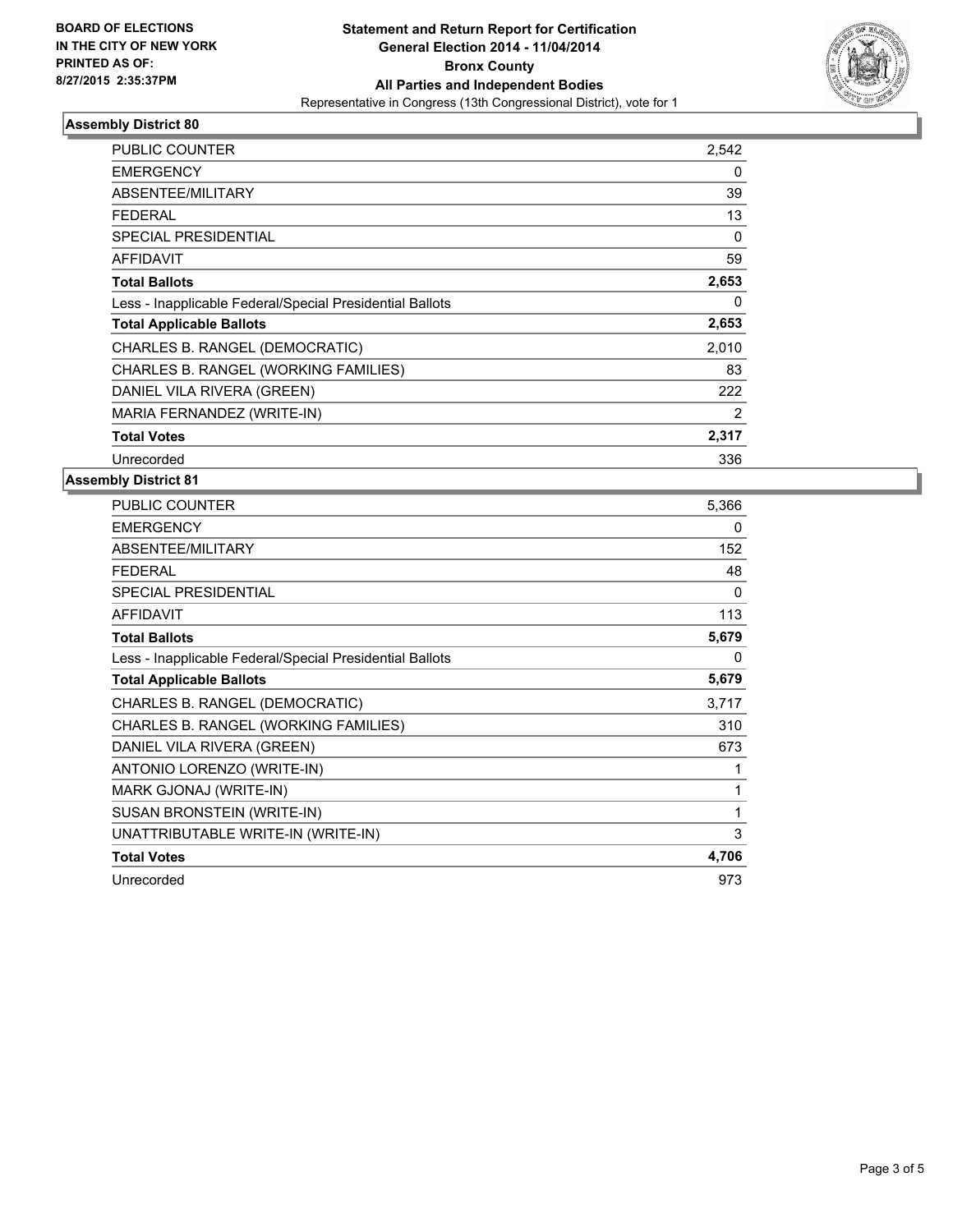

#### **Assembly District 86**

| <b>PUBLIC COUNTER</b>                                    | 578      |
|----------------------------------------------------------|----------|
| <b>EMERGENCY</b>                                         | 0        |
| <b>ABSENTEE/MILITARY</b>                                 | 6        |
| FEDERAL                                                  |          |
| <b>SPECIAL PRESIDENTIAL</b>                              | $\Omega$ |
| <b>AFFIDAVIT</b>                                         | 20       |
| <b>Total Ballots</b>                                     | 605      |
| Less - Inapplicable Federal/Special Presidential Ballots | 0        |
| <b>Total Applicable Ballots</b>                          | 605      |
| CHARLES B. RANGEL (DEMOCRATIC)                           | 464      |
| CHARLES B. RANGEL (WORKING FAMILIES)                     | 20       |
| DANIEL VILA RIVERA (GREEN)                               | 30       |
| UNATTRIBUTABLE WRITE-IN (WRITE-IN)                       | 1        |
| <b>Total Votes</b>                                       | 515      |
| Unrecorded                                               | 90       |